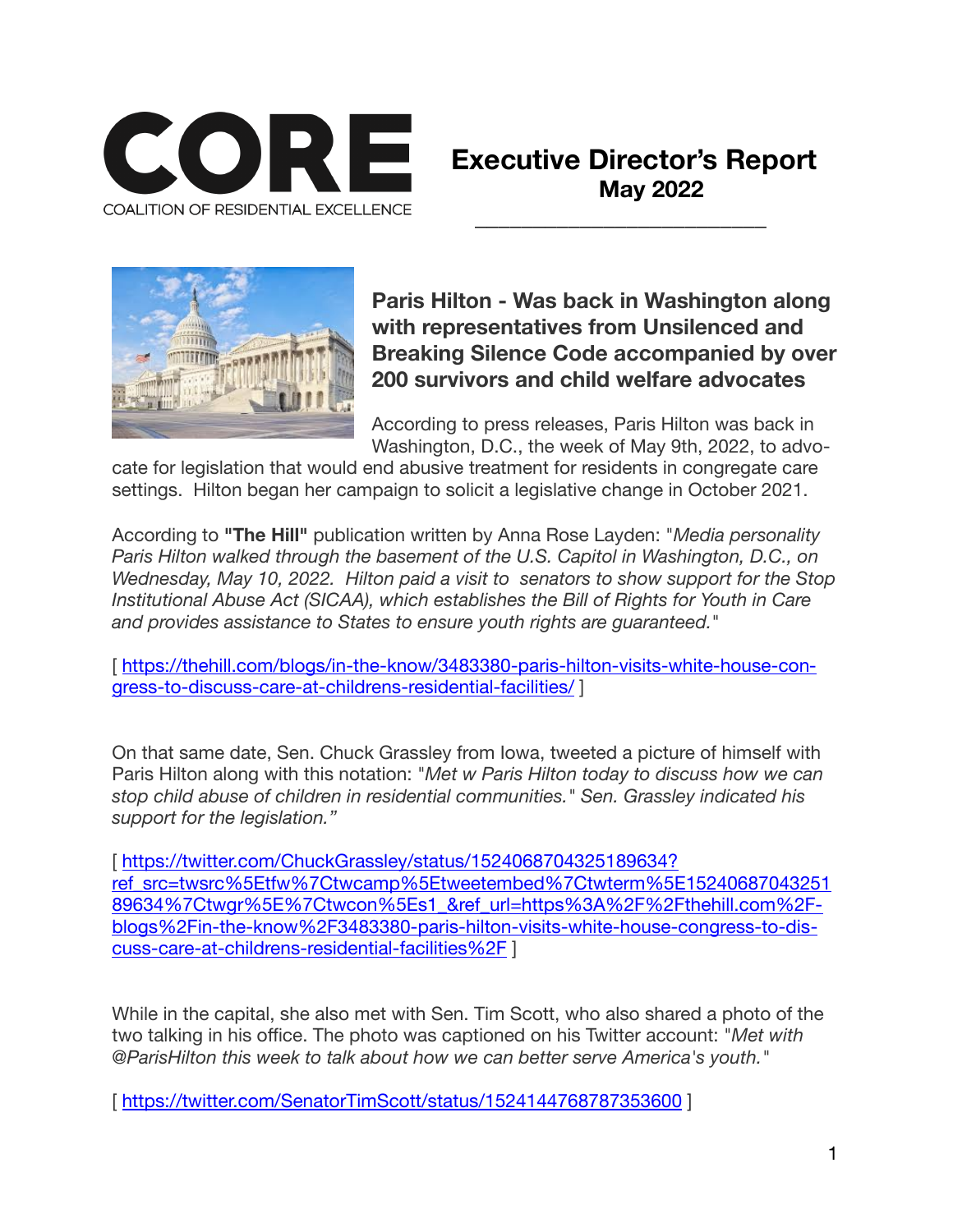# **Press Conference at the National Mall on May 11, 2022**

In order to assist those present for the press conference to visualize the horrors of being confined in a 4' x 4' concrete block isolation room, a resemblance of one was displayed at the National Mall where the press release took place. Lettering on one side read: "**Prevent the Abuse Neglect & Death of Institutionalized Youth in America."** 

One side of the structure was left open. Paris Hilton began her presentation by sitting inside the isolation cell with her knees drawn close to her chest. She wiped tears from her eyes. She stayed inside for five minutes.

Referencing the isolation room Hilton said:"Men much larger than me would grab me by my arms, drag me down the hall and physically push me into that 4-by-4 dirty cement room that you see here today,"

Joining Hilton for the press conference included legislators, representatives of Unsilenced, a national non-profit focused on fighting institutional child abuse. Also represented was Breaking Code Silence, a nonprofit that represents children, youth, and adults who are/were incarcerated in the U.S. troubled teen industry (TTI), a network of privately-owned, powerfully punitive, and often wilderness-based therapy programs, residential treatment centers, therapeutic boarding schools, group homes, boot camps, and faith-based academies.

The purpose of the press conference at the National Mall was to advocate for federal legislation to end institutional child abuse.

One of the promotional press releases for the event states: *The Troubled Teen Industry is a network of mostly unregulated abusive congregate care facilities for young people that use "tough love" and other non-evidence based therapeutic services, schooling, and shelter.* 

*Over 200 survivors and child welfare advocates will join Unsilenced and Paris Hilton in Washington D.C. to share their stories and educate lawmakers for broad, bipartisan support of the Stop Institutional Child Abuse Act (SICAA). Throughout the week, there are a variety of events and activities geared towards raising awareness about experiences in these facilities and the goals of SICAA.* 

*"For decades, children in institutional settings have been denied basic human rights protections against widespread abuse, neglect, and preventable death," said Paris Hilton. "Survivors are ready to tell Congress that it's time for leadership, action, and it's time to finally protect children placed in the Troubled Teen Industry."*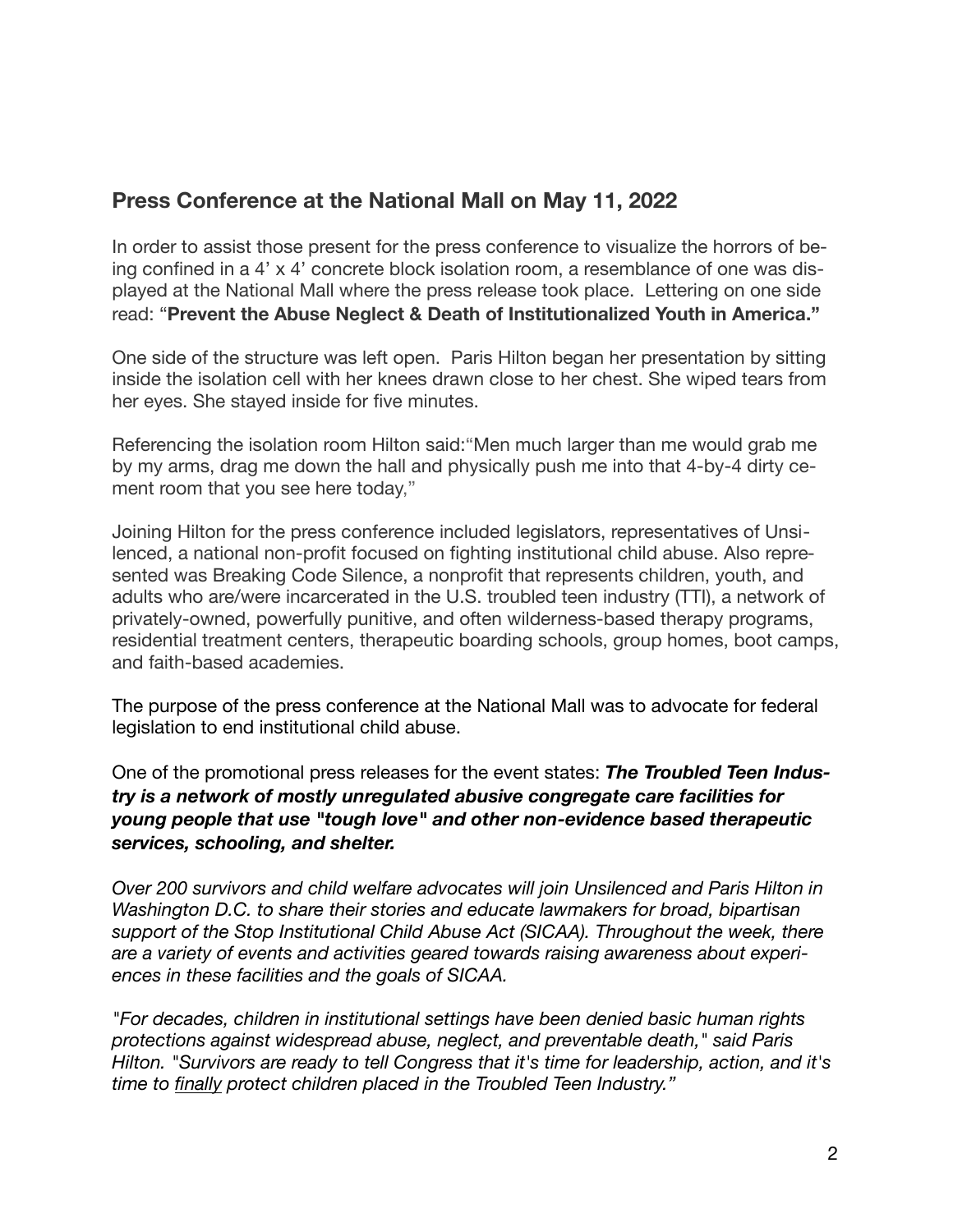### **Speakers at the Press Conference included:**

- Paris Hilton, institutional abuse survivor
- Caroline Cole, institutional abuse survivor and Co-CEO, Unsilenced
- State Sen. Mike McKell (R-Spanish Fork), sponsor of industry reform bill passed in Utah
- State Sen. Sara Gelser (D-Corvallis), sponsor of industry reform bills passed in **Oregon**
- Jaide Horan, 18-year-old survivor of physical abuse at Provo Canyon School
- Renee Hanania, mother of Branden Petro (victim of medical neglect and abuse)
- Nehemiah Wood, brother of Naomi Wood (died due to medical neglect)
- Alain Datcher, former foster youth, survivor and Executive Director, LA County Youth Commission
- Julia Arroyo, former foster youth, incarcerated youth and current Managing Director of the Young Women's Freedom Center

[<https://www.yahoo.com/now/unsilenced-joins-paris-hilton-capitol-115500002.html>]

**The Hill** summarized the press conference this way: 

#### **Paris Hilton takes to Capitol Hill to advocate for troubled teen care reform BY IV HENDRIX - 10/20/21 12:51 PM ET**

*Paris Hilton came to Capitol Hill on Wednesday to speak in favor of legislation that aims to establish a bill of rights for teenagers in congregate care facilities. The Hilton Hotels heiress told of her experience of being sent to a congregate care facility by her parents as a teenager where she said she was physically and mentally abused by staff at a Utah school.*

*"I was strangled, slapped across the face, watched in the shower by male staff, called vulgar names, forced to take medication without a diagnosis, not given a proper education, thrown into solitary confinement in a room covered in scratch marks and smeared in blood and so much more," Hilton said.*

*"At Provo Canyon School in Utah, I was given clothes with a number on the tag. I was no longer me, I was only number 127. I was forced to stay indoors for 11 months straight, no sunlight, no fresh air. These were considered privileges," she said. Hilton, who was surrounded by lawmakers outside the Capitol, echoed comments she made in a Washington Post [op-ed published Monday](https://www.washingtonpost.com/opinions/2021/10/18/paris-hilton-child-care-facilities-abuse-reform/) in which she advocated for reforming America's "troubled teen industry."*

*The news conference, spearheaded by Rep. [Ro Khanna \(](https://thehill.com/people/ro-khanna/)D-Calif.) also included Sen. [Jeff Merkley \(](https://thehill.com/people/jeff-merkley/)D-Ore.), Rep. [Rosa DeLauro \(](https://thehill.com/people/rosa-delauro/)D-Conn.) and Rep [Adam Schiff \(](https://thehill.com/people/adam-schiff/)D-Calif.) who joined to voice support for The Accountability for Congregate Care Act.*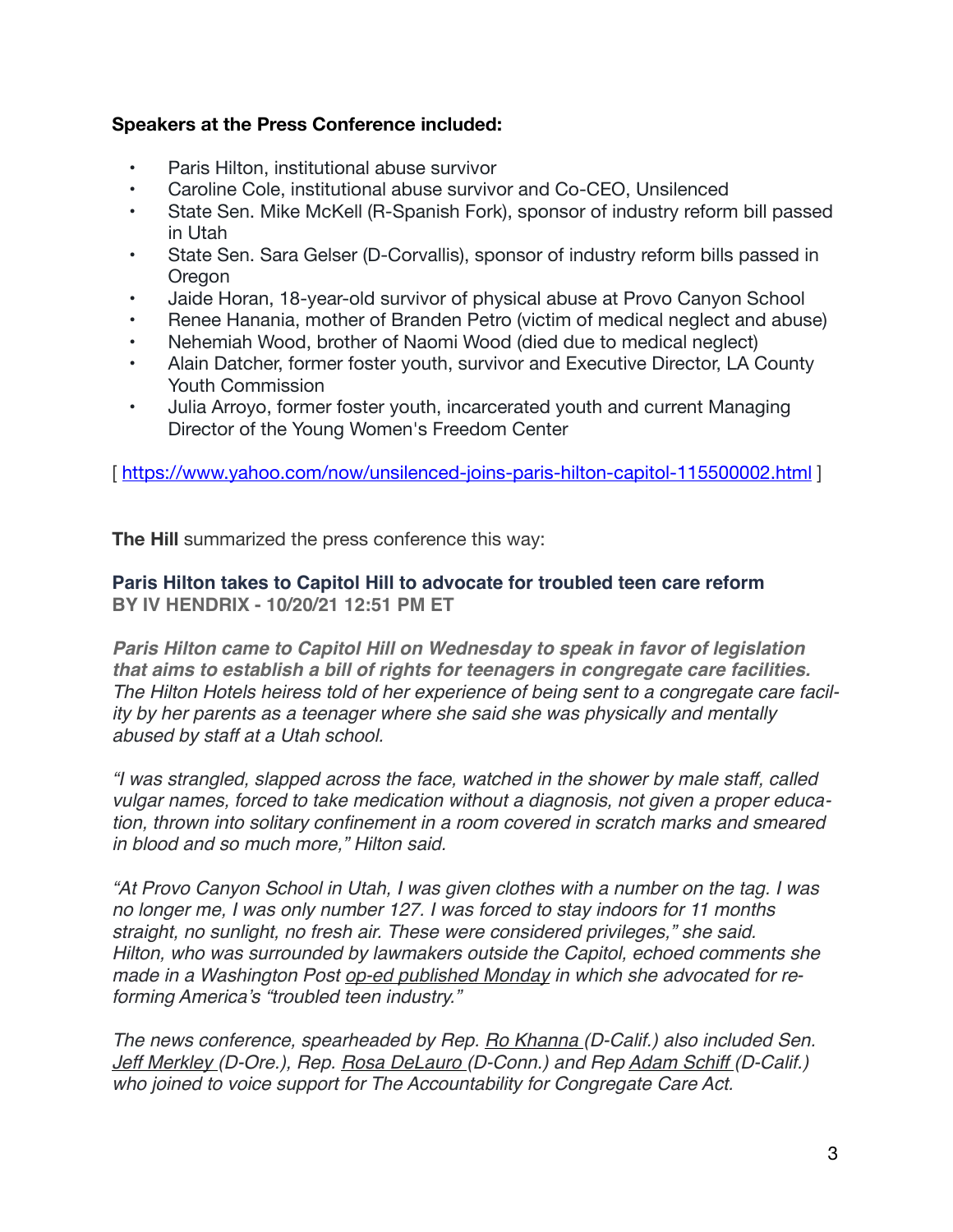*"It creates a commission with the Department of Justice to be able to do the research, to require the reports, to assemble the data, to establish best practices and set up a system for oversight and accountability and it provides grants to states to be able to implement these improvement measures," Merkley said.*

*Khanna called for bipartisan support for the measure.*

[https://thehill.com/blogs/in-the-know/in-the-know/577596-paris-hilton-takes-to-capi[tol-hill-to-advocate-for-troubled/](https://thehill.com/blogs/in-the-know/in-the-know/577596-paris-hilton-takes-to-capitol-hill-to-advocate-for-troubled/) ]

Coinciding with the Press Conference was the chronicling of Hilton's horrifying experi-ences published in [USA Today](https://www.usatoday.com/story/opinion/voices/2022/05/11/paris-hilton-child-abuse-provo-canyon-school-troubled-teen/9664329002/) . This link will take you to the article USA Today

### **Outcome of Legislative Efforts**

Reportedly, the decision was made to postpone the introduction of the legislation because of lack of sufficient bipartisan support .

[<https://www.instagram.com/p/CdT9f80vWAx/> ]

**Personal Note:** It is my belief that No individual (regardless of their age) should ever be subjected to the kinds of abusive mistreatment rendered Hilton. As noted in the press release by Unsilenced: *The Troubled Teen Industry is a network of mostly unregulated abusive congregate care facilities for young people that use "tough love" and other non-evidence based therapeutic services, schooling, and shelter.* 

A very wide brush is currently being used to highlight the abuses of congregate care inclusive of every kind of child care setting. The reality is that the majority of residential resources for children in this country are subject to child care regulations aimed at protecting health, safety and well being.

Several years ago, I made an onsite visit to a residential school with a faith based component that was not regulated by the state in which it was located. In looking at their admission process and the plan of care for residents, I was horrified that such a potentially abusive place could be operational. It was a setting in which residents had no rights and were left to the discretion of those responsible for their care.

Children were allowed no privacy and all contact with the outside world was dependent on behavior. Contact with family members or home visits could be denied based on any kind of infraction of a rule.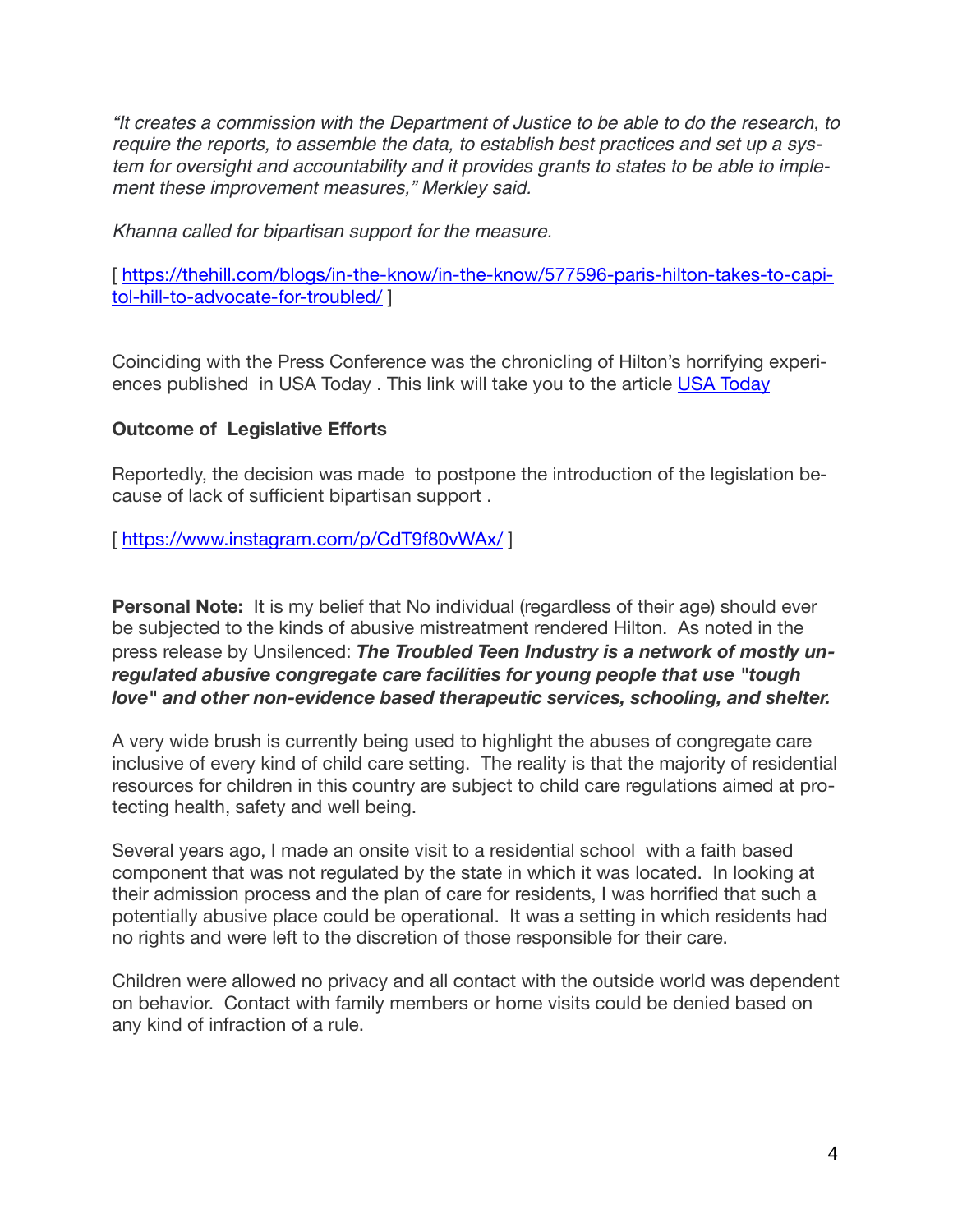The residential school was denied membership in CORE because it was an environment where basic rights of children were being denied and the potential for harm was potentially great.

I think it is incumbent that members of the Coalition of Residential Excellence ensure that legislators are aware that the broad brush being used to taint the reputation of congregate care is a misrepresentation. The kind of abuses and disregard for the health, safety and wellbeing of children is not a part of the residential programs we represent.

# **Please Don't Delay**

**If you have not submitted your response to the Call for Presenters for the 2022 CORE National Conference, please stop now and get your proposal submitted.** 



A link to the Call for Proposal can be found on the CORE Website under "Presentation". <https://www.core-dc.org/call-for-presenters/>The timeline for submission is on or before June 15, 2022.



**The Kamehameha Schools** in Hawaii have joined the Coalition of Residential Excellence. The first school was established in 1887.

Kamehameha Schools were endowed by the estate of Bernice Pauahi Bishop (1831-1884), the great-granddaughter and last direct descendant of King Kamehameha I.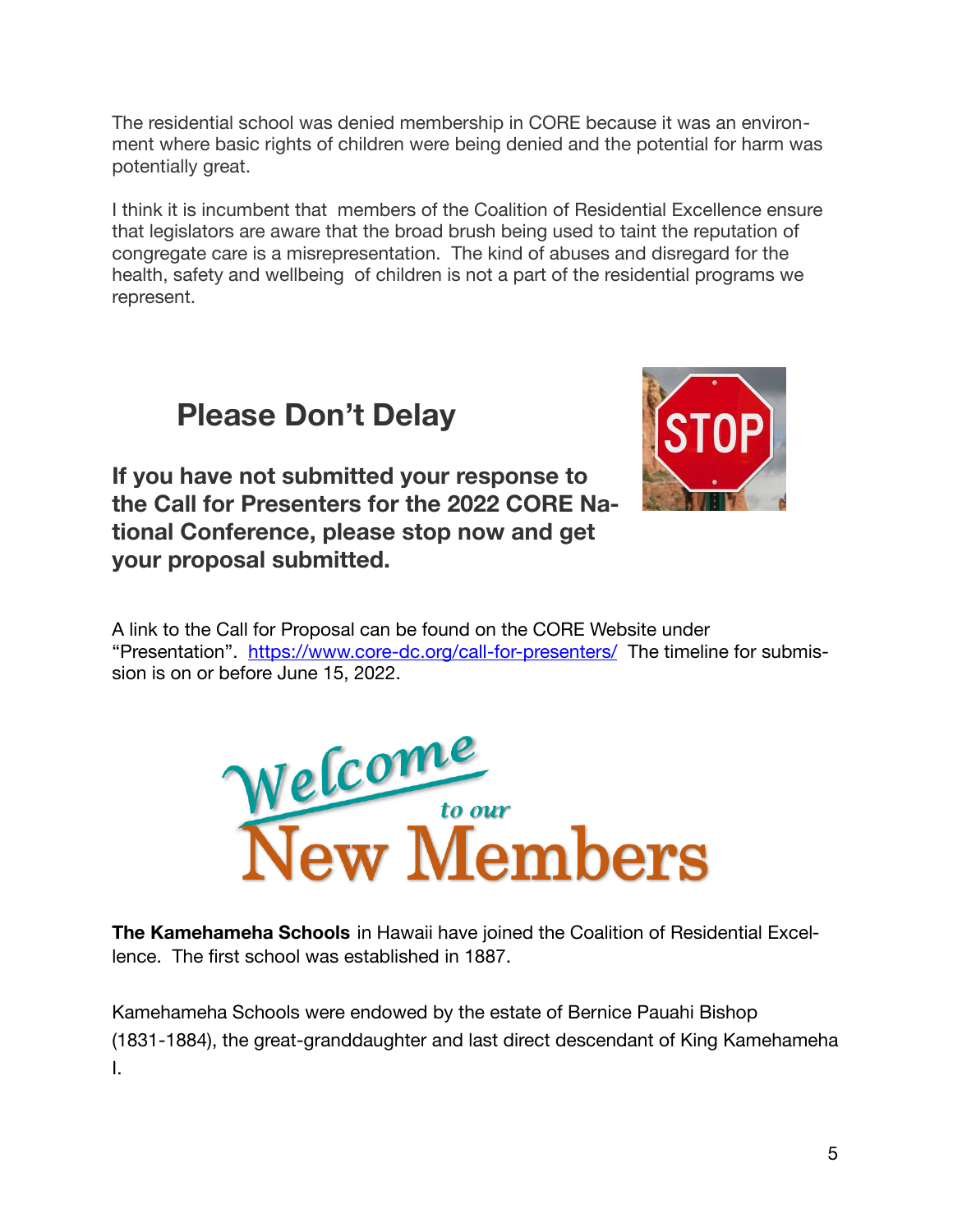Reportedly, during her lifetime, Pauahi witnessed the rapid decline of the Hawaiian population. Despite the dire condition of her homeland and its people, the princess envisioned a brighter future for all Hawaiians.

With the support of her husband Charles Reed Bishop, Ke Ali'i Pauahi articulated her vision in her last will and testament. She placed more than 375,000 acres of ancestral lands in a perpetual endowment with the intent of improving the capability and well-being of Native Hawaiian children through education.

In 1887, three years after her death, Ke Ali'i Pauahi's vision became a reality with the opening of the Kamehameha School for Boys. Seven years later, the Kamehameha Schools for Girls was established.

## **Kamehameha School Values**

"Great was Pauahi's love for God and the Hawaiian people, whom she served. Be*cause she valued the pursuit of knowledge, he believed that education would be the key to their well-being. Pauahi was blessed with much worldly wealth and understood that this blessing was accompanied by profound responsibility. Therefore, it is fitting for the Kamehameha Schools 'ohana, called upon to cary her legacy forward, to humbly do so through good thoughts and deeds that reflect the values of stewardship in her will".*

*"Kamehameha Schools is grounded in the Christian and Hawaiian vlues embraced by Ke Ali'i Pauahi. Aloha, love and respect for the Lord, our natural world, and one another, is our foundation. "Imi na'auao, the quest for knowledge and enlightenment, is essential for an educational institution such as Kamehameha. Malama, caring for one another and all aspects of Pauahi's legacy, will enable our institution to flourish. 'lke pono urges us to integrate our intellect and our intuition. Kuleana denotes the responsibilities, which accompany our blessings. Let uis ho"omau, preserver, with ha'aha'a, umility, in all that we do."*

### **Kamahameha School Vision**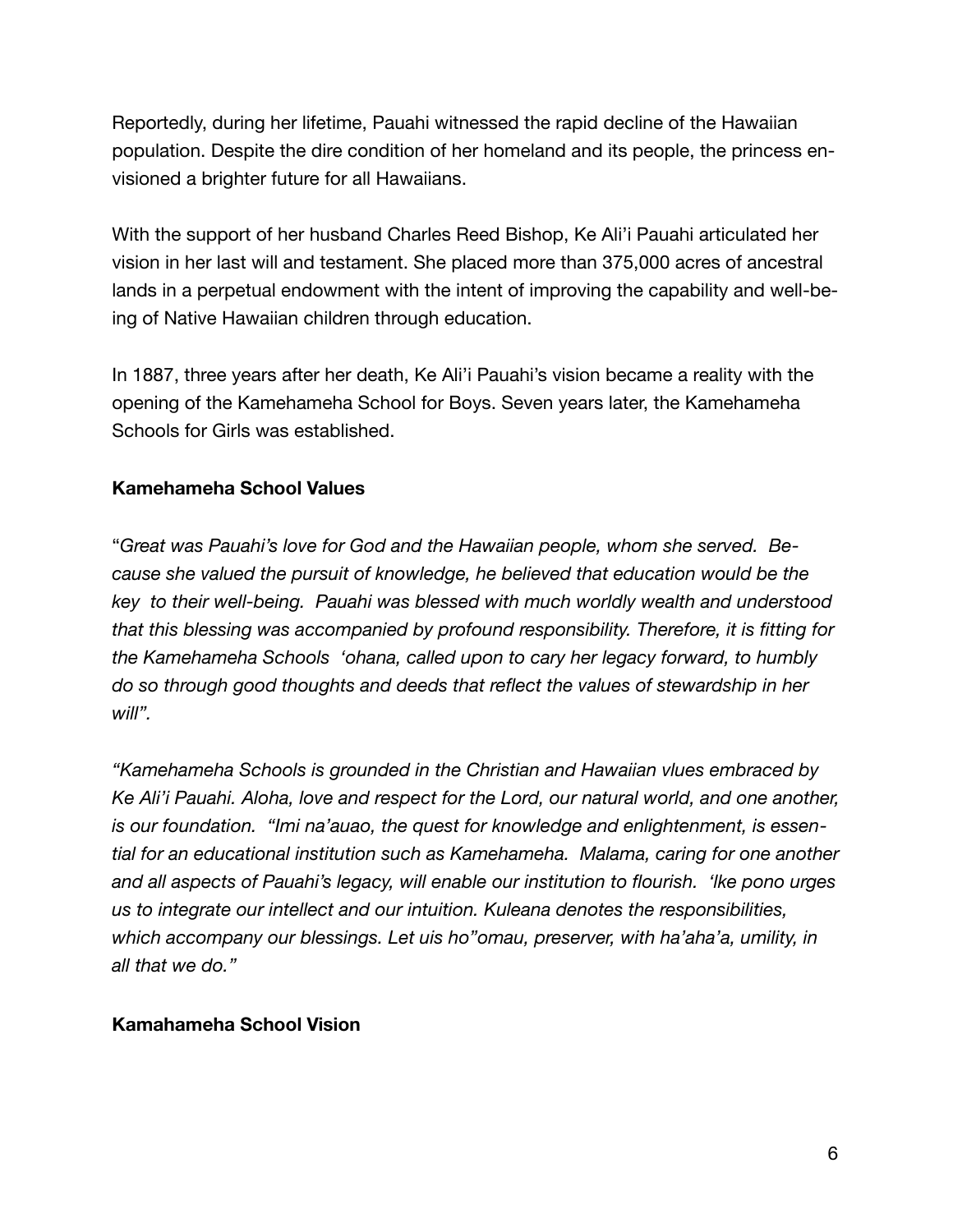*"'O ke kahua ma mua, ma hope ke kukulu - The foundation comes first and then the building."*

*"By design, Kamehameha Schools is a dynamic and nurturing learning community committed to educational excellence. The school assists people of Hawaiian ancestry to achieve their highest potential as "good and industrious men and women." The school contributes to the student's development by working toward enhancing the following values and strengths:*

- *• Grounded in spiritual and Christian values;*
- *• Intellectually, emotionally and socially self-reliant;*
- *• Resourceful, resilient, life-long learners;*
- *• Equipped with the skills they need to succeed in endeavors of their choosing;*
- *• Responsible, ethical, contributing members of their multi-cultural and diverse communities, and*
- *• Prepared to practice and perpetuate the Hawaiian values and traditions of Ke Ali'i Pauahi.*

In today's environment, all schools serve both boys and girls. The vast majority of students are day students. Currently, the student population is about 7,000. Of that number, approximately 350 students are enrolled in the residential program.

Their commute to school from neighboring islands makes the logistics of a daily commute impossible. Consequently, those students are enrolled in the residential program. There are three K-12 campuses and 30 preschool sites statewide.

The Kapālama High School enrolls 1,800 students annually from grades 9 through 12. Roughly 330 students from grades 9-12, primarily from the neighbor islands, reside on campus as part of the boarding program.

All of the residential students in the school are housed in dormitories by age group:

- $\cdot$  7th & 8th.
- 9th & 10th, and
- 11th & 12th.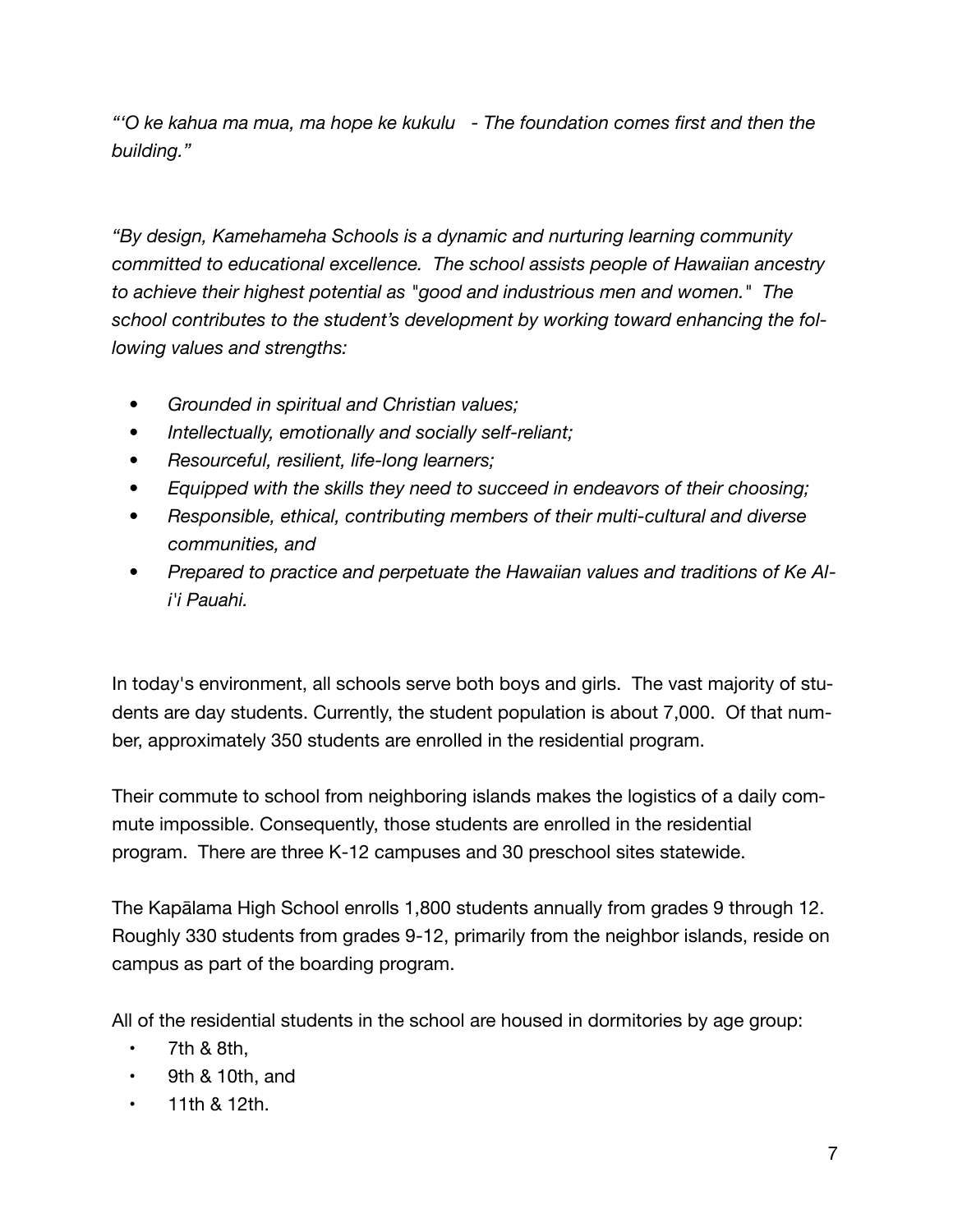In all, there are 10 dormitories.

# **Philosophy of Care**

The importance of students to remain connected to their family, or "'ohana", is an important part of the Residential Life program. It fits into the Hawaiian culture-based expectations. Throughout policies, reference is made to the importance of nurture in every aspect of the program.

The curriculum is a set of intentionally created learning experiences tailored to facilitate student success. Learning experiences focus on personal wellbeing and growth, Hawaiian identity and worldwide development, academic and life success, and meaningful community engagement. This Hawaiian culture-based curriculum is designed to grow the students holistically as an individual and as part of a community.

The agency runs a group travel program to facilitate travel between Oahu and neighboring islands for students on weekends and breaks so students can go home to their families.

Residential life administrators make telephone contact with the families of students under their care bi-weekly. Part of the Hawaiian culture revolves around the importance of family and

There are a host of extracurricular school activities that students can participate in. In addition, they have access to

As a philosophy of care, Kamehameha Schools is committed to providing a worldclass, Hawaiian culture-based education that not only engages students and 'ohana in a culturally rich, personalized journey but also encompasses academic competence, growth mindset, self-efficacy, creativity, inventiveness, good character, Hawaiian identify, Christian values and 21st-century skills that will enable learners to thrive and become leaders for their local and global communities.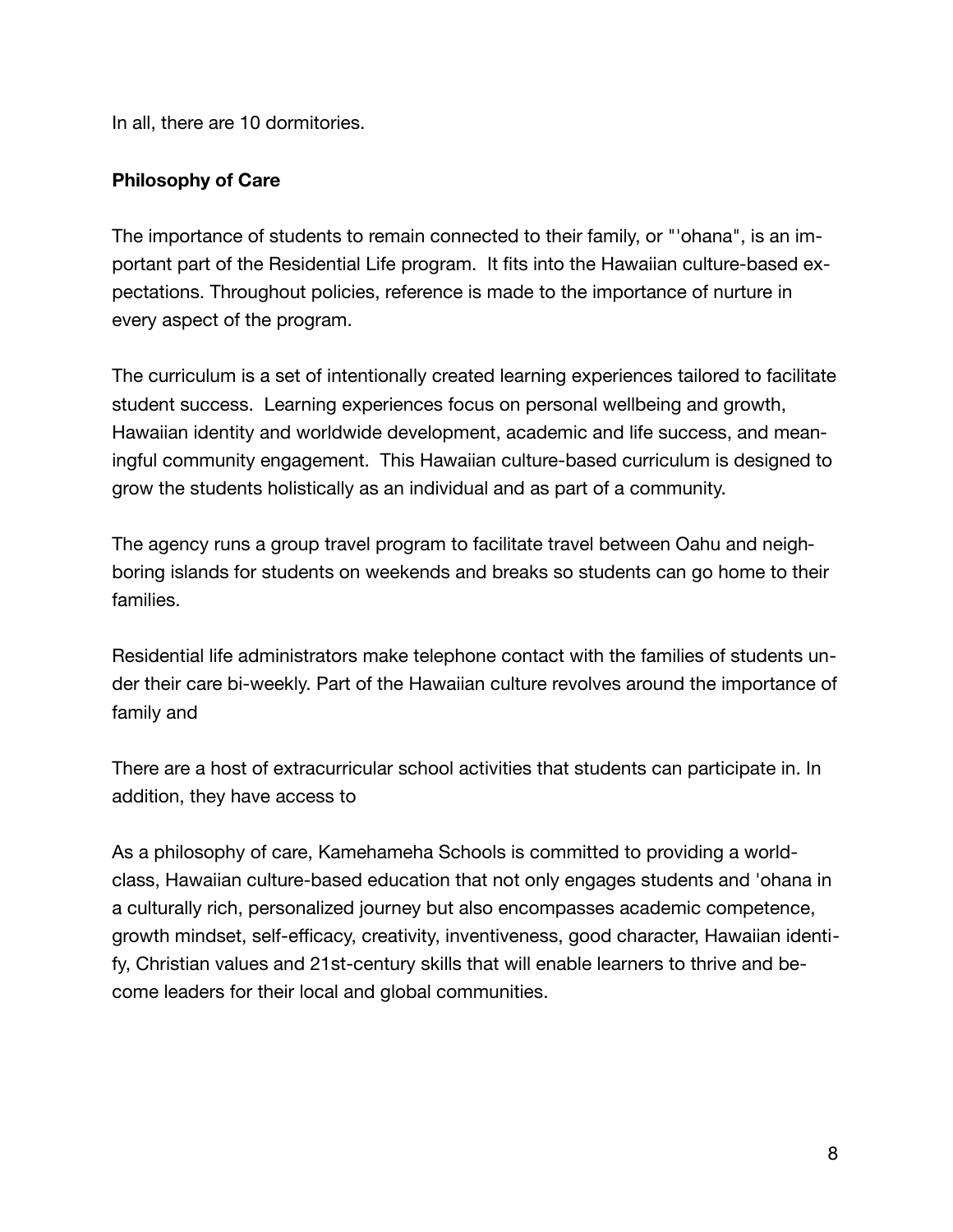### **Nurturing Environment**

Effort is made to support a nurturing environment. The following four tactics are intended to guide a unifying focus:

**1) Elevating Standards for Student-Centered Learning: Refocus learning through** student-centered, culturally rich experiences and opportunities inspired by students' unique interests and talents. Each student will be prepared to meet their highest potential through diverse academic, athletic, artistic, and co-curricular programs and by leveraging media, technology, community partners, and Kanaeokana, the network of Native Hawaiian schools. Student-centered learning will include personalized learning, a career and college mindset, and student health, safety, and well-being.

**2) Empowering Educators:** Empower educators to employ nurturing and dynamic teaching methods that motivate learners to attain world-class outcomes. KS will recruit, develop, and retain world-class educators who are empowered to produce rigorous, relevant, and relationship-rich Hawaiian culture-based education learning environments. Empowered educators demonstrate distinguished teaching and engage in professional development to inspire higher learning and performance results for students.

**3) Elevate Standards**: Elevate standards by adopting a world-class curriculum and by setting student achievement benchmarks and global standards via world-class, Hawaiian culture-based education. Use discipline-specific standards of excellence to provide the highest quality educational programs designed to prepare every graduate to be ready for post-secondary success and career opportunities. Elevating standards include a shared commitment to world-class, Hawaiian culture-based education, developing and applying student growth outcomes, and advancing Christian values and Hawaiian culture.

**4) Redefine Systems and Learning Environments**: Redefine systems and learning environments in a way that establishes leadership, faculty, and staff accountability toward achieving high-level student outcomes. Education output and learner outcomes will be the primary kuleana of tri-campus education leaders and faculty. Accordingly, the decision-making authority will be as close to the teacher and learner as possible. Redefining systems and learning environments include refining a governance